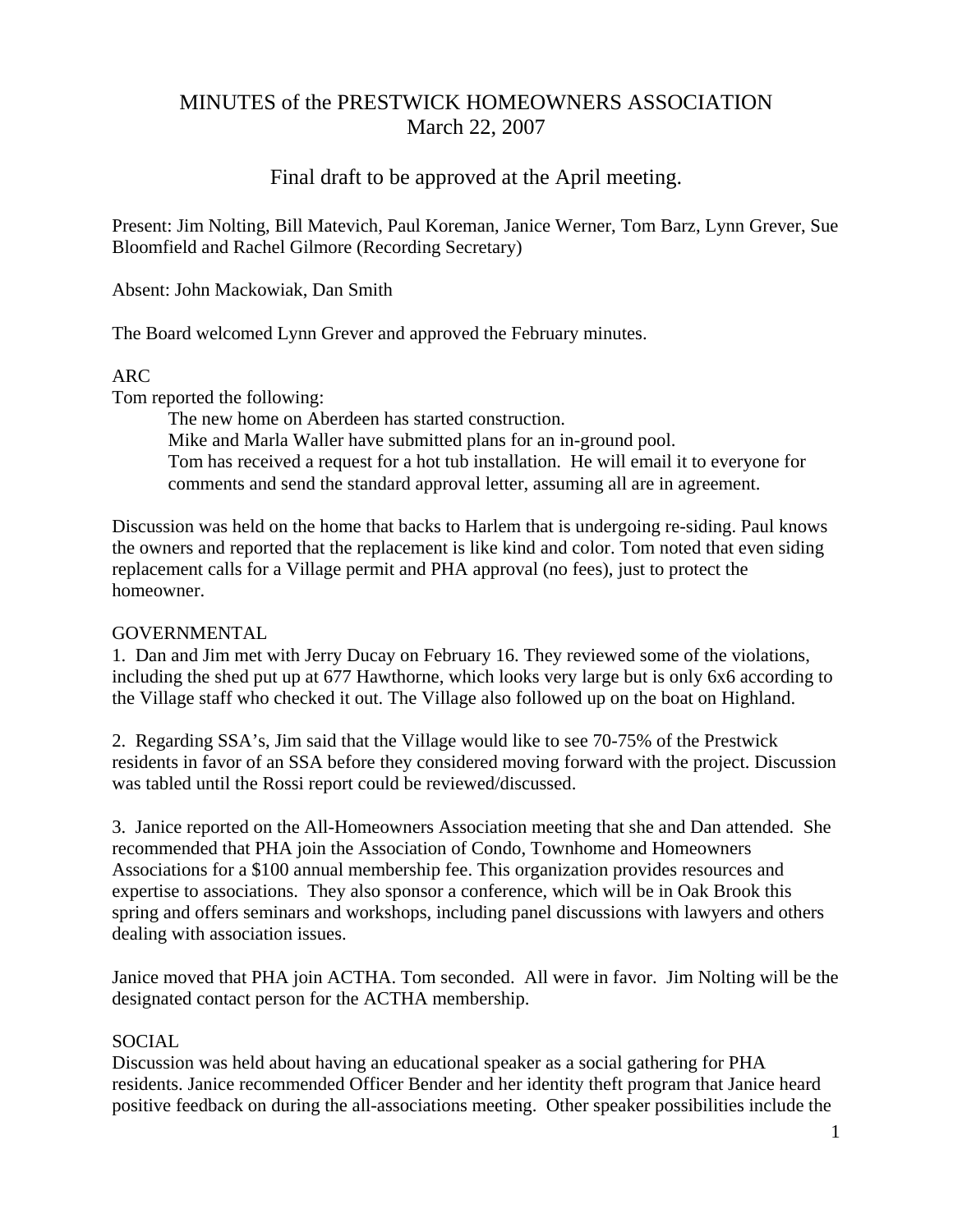fire department, the Senior Services Coordinator from the Frankfort Township and other community resource people.

 $\triangleright$  ACTION ITEM: Sue will do research on possible speakers and contact the Club to see about using their facilities this summer or fall and offering appetizers with a cash bar during the program. She will report her findings at the April meeting.

Discussion was also held on planning a summer family event, like a pig roast. Tom Barz offered his Lincoln-Way Select Properties grounds, or PHA could possibly use the Club grounds and have access to sand volleyball and the pool.

¾ ACTION ITEM: Lynn and Sue will gather information and report back in April.

## ENTRANCES

Janice reported on her entrance design plan research. She spoke with MaryKay Witlock, a landscape design artist from Chicago Heights who created a plan for the south Aberdeen entrance. During review, it was noted that about 1/3 of her designed area will get ripped out when the Harlem Ave. reconstruction is done in 2 years. It was also noted that while the Board would like to see more hardscape in the entrance designs, it does not make sense to put hardscape in the south Aberdeen bed because of the coming construction.

- $\triangleright$  ACTION ITEM: The Board asked Paul to contact MaryKay and discuss her design and then bid the plan according to the (revised) specs.
- ¾ ACTION ITEM: The Board asked Janice to get 2-3 bids total on MaryKay's plan.
- ¾ ACTION ITEM: The Board asked Janice to have MaryKay create a comprehensive design plan for all the entrances, although at this point that may simply involve her coming out, reviewing the entrances in person and making notes on suggested improvements, due to the Harlem project and its impact.

Janice also reported that she received a bid from Jabaay's for \$4,200 for annual spring clean up and maintenance. However, the Board is going with Koreman Greenhouse to continue the service started last year.

Paul noted that the houses on Harlem without new pine trees have chosen not to have those buffer trees planted until ComEd moves the underground high tension wires that are on their properties and would be affected by the tree planting.

#### MEMBERSHIP

#### 1. PHA Directory Ad Update

Rachel reported that there are almost 50 ads this time and that Jan from Repro has done a lot of additional work that may not have been in her price. Rachel also reported that there were some problems with the quality of materials that people turned in for ad copy, which resulted in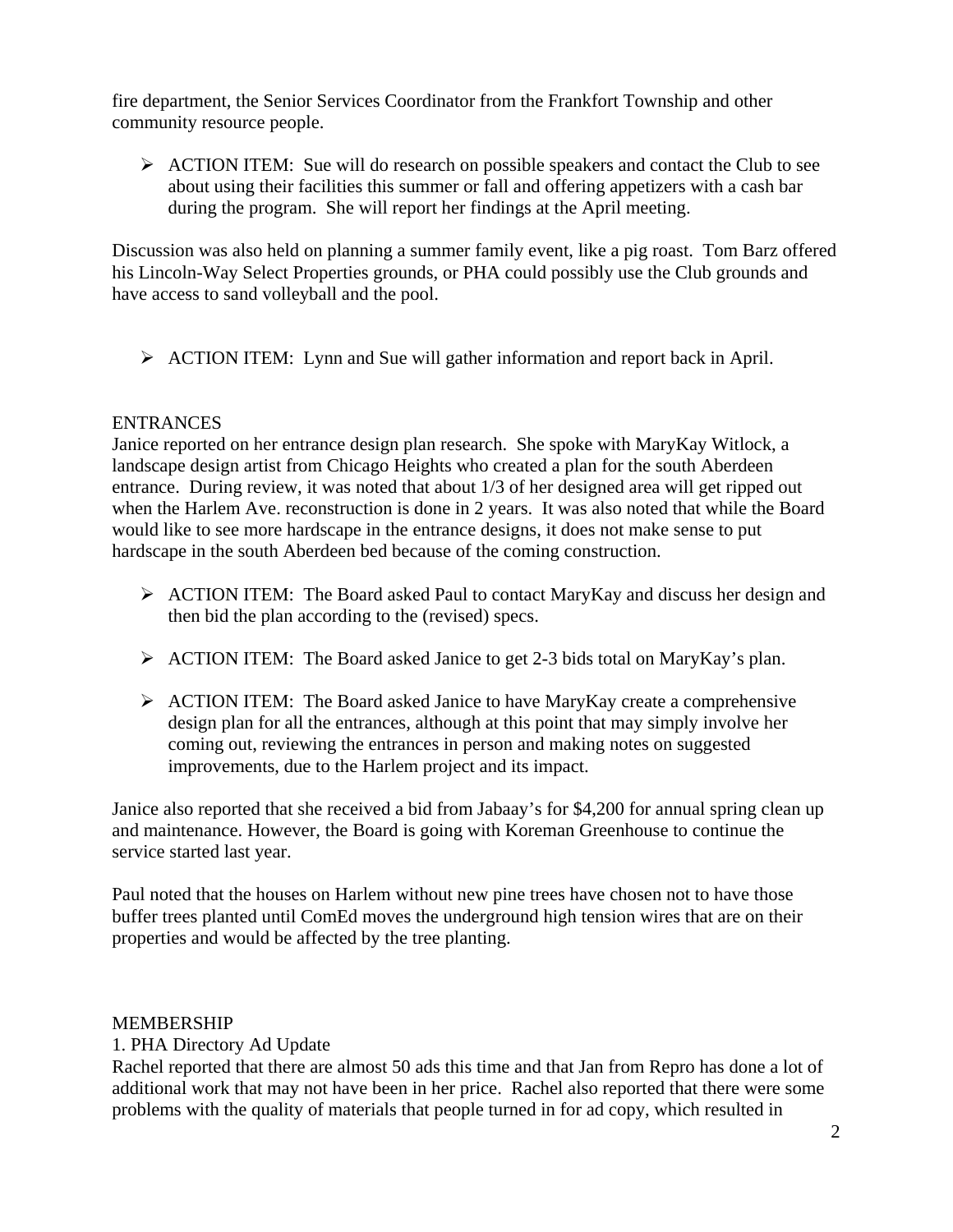additional work for Jan. Suggestions were made about specifying 300 dpi for next year's ads, although only 20-25% of the total ads were submitted digitally. Discussion was also held about charging advertisers \$100 to have Jan set up a full page ad and keeping a portion of that as a profit with the ad original going back to the advertiser. RACHEL'S NOTE: Discussion should probably continue on that point before next year's letter goes out, as you will have to weigh whether people will opt to pay \$100 to place a \$100 ad, bringing their cost to \$200, even if they get to keep the ad for other uses. You may also want to change the format/quality of the directory, since it is basically a photocopied document. You may lose more business than you retain if you're charging \$200 to place an ad in a photocopied book. Just something to think about.

¾ ACTION ITEM: Rachel will proof the ad insert and return to Jan the week of March 26.

## 2. Web Site Ads

Rachel reported that Doug has most of the files he needs for the web site ads. Tom needs to send him the information on the advertisers he collected who wanted to go on the web. Some of the images are poor quality. Rachel has talked to Doug and will rework these files and resend to see if it improves the image quality. Doug will be rotating the ads on the home page and will also create an Advertisers page where they will all be listed with links to their own web sites.

 $\triangleright$  ACTION ITEM: Tom will email or send Doug the ad copy needed for the web ads placed through Tom (Montessori and MaryAnn Simmons).

# 3. Membership

Tom reported that he has a list of people who need a second reminder mailing. Sue in Tom's office will now be processing the forms. Sue Bloomfield offered to help with data entry.

- $\triangleright$  ACTION ITEM: Tom will get Jan the 2<sup>nd</sup> notice list. The new deadline for returning the dues will be April 20.
- $\triangleright$  ACTION ITEM: The Board will review the updated list of non-payees at the April meeting and then make calls/contact as needed.

# **SECURITY**

No report.

# WEB SITE

A web site redesign was discussed regarding the home page. Discussion was also held about having a photo contest of Prestwick scenes with winning photos placed on the web site.

 $\triangleright$  ACTION ITEM: Sue will talk to Travis about redesign work.